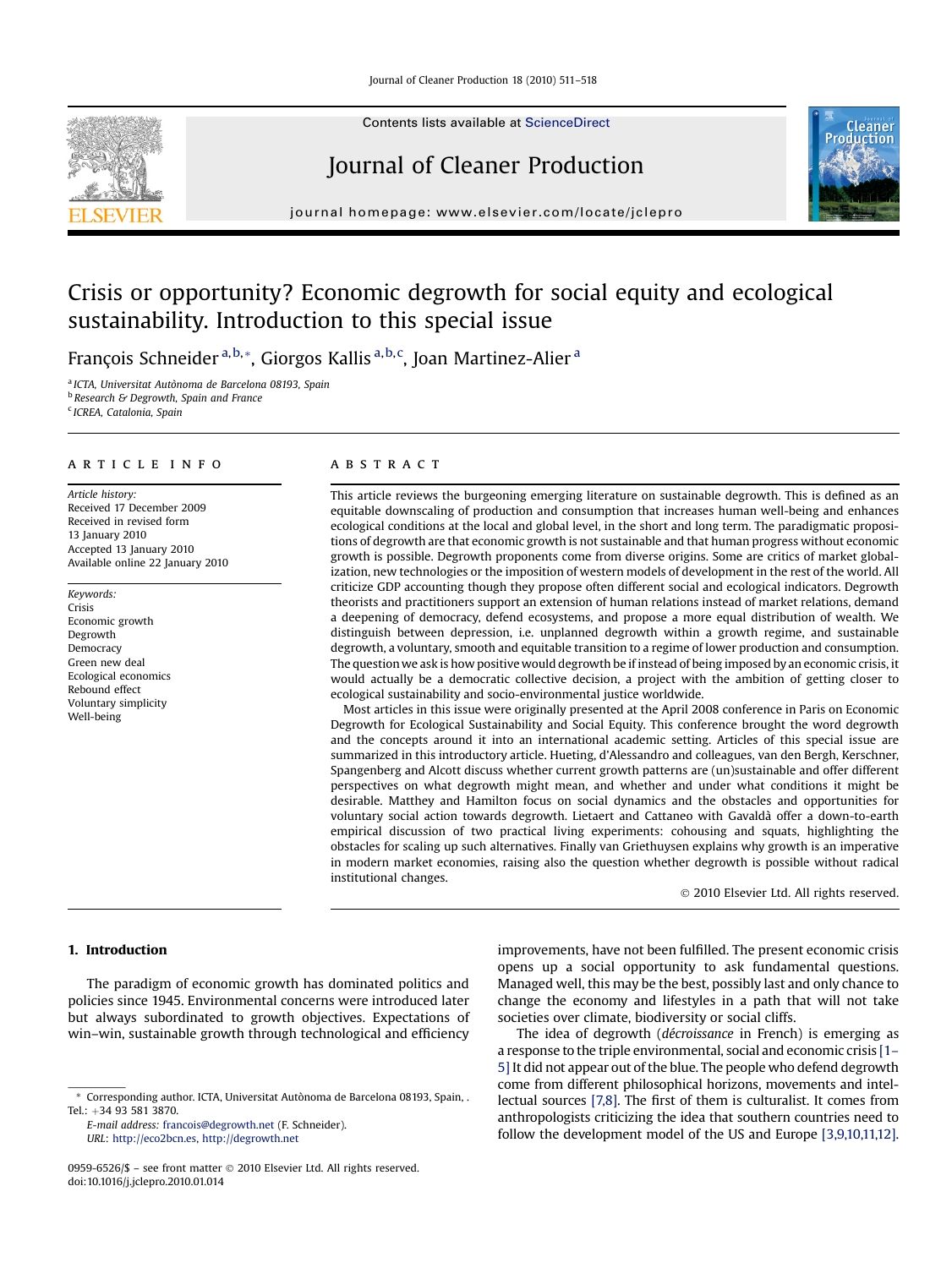Serge Latouche author of the editorial (in this issue) is a prominent defender of this school of thoughts. It is often a critique of what could be called the irruption of the generalized market system, in Karl Polanyi's terms [\[13\].](#page-6-0) The second source of degrowth is the quest for democracy, the aspiration to determine our economic and social system, breaking the close link among the political system, the technological system, the education and information system, and short-term economic interests [\[13–21\]](#page-6-0). The third source is ecology, defending ecosystems and showing respect for living beings in all of their dimensions [\[21–24\].](#page-6-0) The fourth source is linked to what some authors call ''the meaning of life'' and movements around it emphasizing spirituality, non-violence, art or voluntary simplicity [\[24–29\].](#page-6-0) The last source can be called bioeconomics or ecological economics. It deals with the constraints linked to resource depletion and waste disposal [\[6,29,30,31\].](#page-6-0) Degrowth is then needed to prevent overloading of source and sink capacities. Bioeconomists in favour of degrowth believe in more equity. In this special issue of the Journal of Cleaner Production, many of the articles are in this tradition of bioeconomics (as Georgescu-Roegen liked to say) or ecological economics (as this transdisciplinary field of study chose to call itself from the late 1980s onwards [\[32\]\)](#page-6-0). However all positions are represented to some degree.

In ecological economics there have been strong voices against economic growth in rich countries and in favour of a steady state of the economy (Herman Daly, already in the 1970s [\[33\]\)](#page-6-0). The discussion on how degrowth of the economy was required in the first instance before reaching a steady state, is new (see Kerschner in this issue). Social movements for degrowth (*décroissance* in French, decrescita in Italian), and the writings from the culturalist stream induced ecological economist and others, including industrial ecologists, to join in the first international scientific conference on Economic Degrowth for Ecological Sustainability and Social Equity ([http://events.it-sudparis.eu/degrowthconference/en/\)](http://events.it-sudparis.eu/degrowthconference/en/) that witnessed the gathering of 140 multidisciplinary scientists in Paris in April 2008 [\[1\].](#page-6-0) In the call for the conference, economic degrowth was explicitly defined as a reduction of the ''collective capacity to acquire and use physical resources''. This capacity could be measured financially or in other terms. But it had to be envisioned as a search for equity and sustainability considering environmental limits in today's highly unequal world. It implied that ''degrowth had to involve a local and global redistribution''. The problem of the macro-rebound-effect also had to be dealt with: the fact that gains from efficiency are reallocated to new physical consumptions in an expanding economy.

The April 2008 Paris conference was a successful event. For the first time, scientists gathered in an interdisciplinary and international academic setting with representatives of the civil society on the topic of economic degrowth as a possible path for more ecology, more equality or more well-being. It led to the publication of the Paris Degrowth Declaration (in this issue) which calls for economic degrowth if environmental sustainability and social equity are to be achieved. The success of the Paris degrowth conference showed acceptance and understanding of the word degrowth and the importance of the projects it supports. More than 90 academic presentations were made on various topics around degrowth. The first day was on partial visionary perspectives with sessions on background, applications, research areas and sectors. The second day was on wide socio-economic processes for degrowth, dealing with societal values and economic degrowth as a whole, with panels on cultural change, change of institutions and democracy. Most of the articles in this special issue were originally presented at this conference. Research on degrowth is growing, and a second scientific conference will take place in Barcelona in March 2010, organized by the editors of this special issue ([http://www.](http://www.degrowth.eu) [degrowth.eu\)](http://www.degrowth.eu). It is becoming an established field of research.

In this review article we first offer our own definition of what does degrowth include, clearing out some misinterpretations. We then review and connect the latest contributions in the field presented in this special issue, before relating the debate on degrowth, which started as a concern for environmental sustainability, to the context set by the global economic crisis of 2008–09.

### 2. What is degrowth: definitions and misconceptions

Sustainable degrowth may be defined as an equitable downscaling of production and consumption that increases human wellbeing and enhances ecological conditions at the local and global level, in the short and long term. The adjective sustainable does not mean that degrowth should be sustained indefinitely (which would be absurd) but rather that the process of transition/transformation and the end-state should be sustainable in the sense of being environmentally and socially beneficial. The paradigmatic proposition of degrowth is therefore that human progress without economic growth is possible.

The sustainable degrowth transformation should be distinguished from unsustainable degrowth, i.e. economic recession or depression with deterioration of social conditions (e.g. employment, poverty). Sustainable degrowth will involve a decrease in GDP as currently measured, because of a reduction in the largescale, resource-intensive productive and consumptive activities that constitute a big portion of GDP. However, what happens to GDP is of secondary importance; the goal is the pursuit of well-being, ecological sustainability and social equity. Qualitative differences, typically not captured in GDP, could even permit socio-environmental improvements while GDP falls. Degrowth takes seriously the Easterlin ''paradox'', that GDP per capita does not correlate with happiness above certain levels of satisfaction of basic needs [\[34\].](#page-6-0)

The feminist movement made clear decades ago that GDP does not value what is not in the market, like unpaid domestic work and voluntary work [\[35\].](#page-6-0) A society rich in "relational goods and services'' would have a lower GDP than an (impossible) society where personal relations would be exclusively mediated by the market. The sustainable degrowth movement insists on the nonchrematistic value of local, reciprocal services, [\[24,36\].](#page-6-0) Therefore, GDP should no longer have the dominant position in politics that now has, to the detriment of environmental and social considerations. GDP can go down and nevertheless other dimensions of life can improve.

Sustainable degrowth does not mean across the board degrowth. Certain social qualities, small/medium-scale economic activities (e.g. renewable energies, shared transportation systems), and impoverished groups or regions may still selectively need to grow (see the Degrowth Declaration). However, growth of an enterprise, sector, country or region that externalizes its costs elsewhere is not sustainable. Sustainable degrowth should be accounted at multiple levels.

Sustainable degrowth goes also beyond decoupling material and energy use from growth (also referred to as ''dematerialization''), postulating that efficiency improvements alone are not sufficient and might be counterproductive [\[37,38\].](#page-6-0) Limits and reductions in the scale of production and consumption are the key to achieving a future of low material use.

Technological and knowledge progress is not to be arrested under sustainable degrowth but redirected from more to better. Denying the imperative of growth is not synonymous with turning back the clock to a fictitious pre-industrial, communal past. Sustainable degrowth is about constructing an alternative sustainable future. Research and technological innovations in a degrowth trajectory would involve innovations for consuming less through lifestyles, political measures and technologies which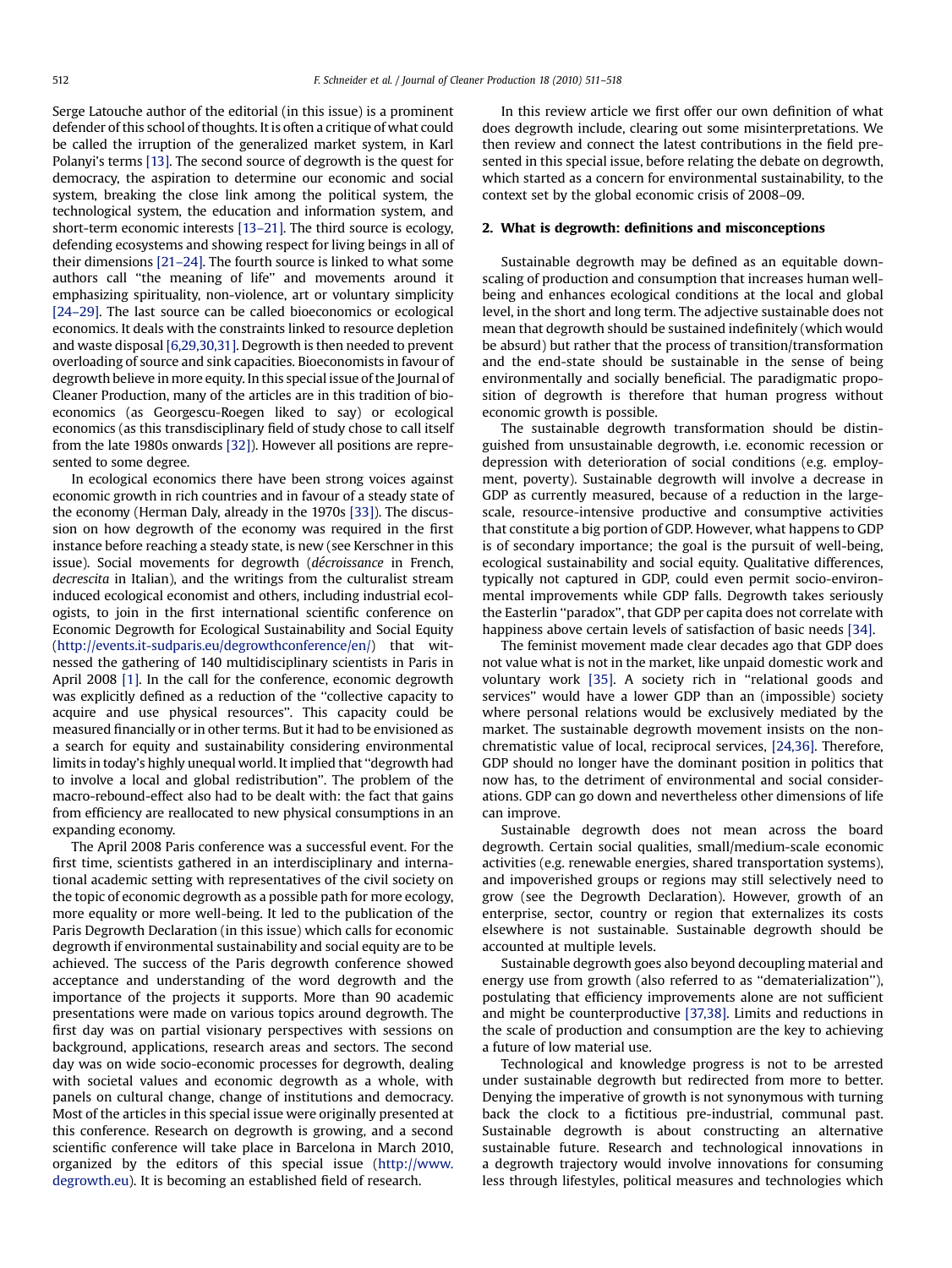embody appropriate and chosen limits, rather than continuous innovation to spur consumption [\[39\]](#page-6-0).

Finally, degrowth is offered as a social choice, not imposed as an external imperative for environmental or other reasons [\[40\].](#page-6-0) Decentralizing and deepening democratic institutions and repoliticizing the economy are prime objectives for the degrowth movement, alongside the reduction of consumption and production; one cannot be considered without the other. Conviviality in Illich's sense [\[14\]](#page-6-0) and reinforcement of the ''commons'' are key premises of degrowth (Griethuysen in this issue). Degrowth stripped from its political content, can also be misappropriated for authoritarian ends and justify authoritarian solutions for the imposition of limits on the face of a crisis. Degrowth advocates are careful of the dangers of big and abstract ideas and degrowth is not meant to be a complete theory or a new type of "religion". Degrowth is a multi-dimensional concept and a diversity of interpretations and proposals for practical implementation open for public debate, hopefully changing through democratic means the unsustainable path we are in.

## 3. The latest contributions to the field

This Special Issue brings together several novel contributions that approach the question of degrowth from a variety of perspectives and foci, theoretical, modelling and empirical. We might divide the contributions into  $3 + 1$  groups (the last consisting of a single contribution). The first group (Hueting, d'Alessandro and colleagues, van den Bergh, Kerschner, Spangenberg and Alcott) discusses whether current growth patterns are (un)sustainable and offer different perspectives on what degrowth might mean, and whether and under what conditions it might be desirable. The next group, consisting of the contributions of Matthey and Hamilton focus instead on social dynamics and the obstacles and opportunities for voluntary social action towards degrowth. Next, Lietaert and Cattaneo with Gavalda offer a down-to-earth empirical discussion of two practical living experiments, that approximate somewhat the principles of degrowth: cohousing and squats. These highlight potential obstacles for the scaling up of such alternatives within market economies dominated by monetary values and the growth imperative. The final contribution by van Griethuysen explains why growth is an imperative in modern market economies and not just a political choice or ideological lock-in, raising the question whether degrowth is possible without radical institutional changes.

Roefie Hueting's article opens deservedly this Special Issue as he is the author of some of the first books criticizing GDP and growth in the 1970s and 1980s. Hueting defends that environmental sustainability cannot be attained with the increase of production and without a broad acceptance of degrowth of production (excluding restoration and compensation of environmental and social damage). He introduces the environmentally sustainable national income, eSNI, defined as the maximum attainable production level which allows vital environmental functions to remain available for future generations. Rough estimates of eSNI show that world eSNI is at 50% of the world national income, implying that production must be reduced by half in order to reach a sustainable level. Hueting offers a well-reasoned argument why green growth is unlikely and why a dematerialised, renewable-energy based economy will more than likely be one of much lower production and consumption. Finally, Hueting rejects the alleged conflict between employment and environment: for the same level of production more employment is created with (rather than without) environmental protection.

With their model of energy transitions, **Simone D'Alessandro**, Tommaso Luzzati and Mario Morroni offer formal back-up to Hueting's arguments. Their article questions one of the main assumptions of technological optimists in favour of economic growth (and against degrowth), namely that despite the increasing scarcity of some fossil fuels, positive rates of GDP growth sustained by fossil fuels entail more income available for R&D in renewable energy. D'Alessandro and colleagues model the trade-off between increased investments in renewable sources and the acceleration of exhaustibility of resources. They present a model exploring this contradiction, highlighting the danger of high growth rates. They find that the sustainability window expands by policies which aim at low growth rates, stimulate investment in alternative energy sources and discourage consumption growth.

The idea that low growth is environmentally and socially sustainable and under certain conditions, macro-economically stable, is supported also by the macro-economic models of Peter Victor is his book ''Managing Without Growth'' [\[41\]](#page-6-0) discussed by Jeroen van den Bergh is his personal note. Van den Bergh (in this issue) agrees with Victor, but emphasises the difference between the growth of social welfare and the growth of GDP. His article summarises the information failure of GDP, and explains why and how it misrepresents welfare. Nonetheless, van den Bergh is also critical of degrowth, because it maintains an emphasis on the scale of the economy, if not GDP per se. Rather than pursuing generalized degrowth, van den Bergh argues, we should be agnostic about growth and pursue good social and environmental policies, irrespective of their impact on economic activity. Rather than substituting GDP by another macro, welfare index, van den Bergh calls for goal and policy-specific indicators. Furthermore, van den Bergh questions the feasibility of voluntary simplicity and degrowth from an evolutionary biology point of view. In his view, the altruism and cooperation expected by voluntary degrowth is unrealistic in the face of strong human instincts of greed, selfishness, aggression and competition.

Christian Kerschner in his contribution links degrowth to another important discourse criticizing growth, the Steady-State Economy. Taking as starting point the disagreement between Georgescu-Roegen and Daly in the 1970s, Kerschner elaborates on what became an important outcome of the Paris conference, namely that the concepts of degrowth and steady state are complementary. According to the author, the first one is a transition to the second, which should be described as a desirable if unattainable objective. Degrowth is the path to a steady-state economy for the global North, leaving space for growth in the South.

One objection to both van den Bergh and Kerschner is that by emphasizing the economic interpretation of degrowth, they miss the diversity of debates within the degrowth movement that go beyond questions of scale of the economy to discuss economic democracy, conviviality and the repoliticization of public debate over the ends of an economy. Actually the main criticism towards the steady-state economy is that it might not make us realize the necessity of deep cultural and institutional change. Contrary also to what van den Bergh implies, degrowth writers such as Serge Latouche (in this issue), do not focus on the decline of GDP per se, but on redefining welfare and well-being (the ''joy of living'' according to Georgescu-Roegen). Degrowth scholars would not disagree with van den Bergh on the pursuit of policies and institutional changes that aim to increase welfare/well-being as such. They would add however that in certain cases such policies could include limitations and targeted reduction of harmful extraction, production and consumption activities and downscaling of associated infrastructure capacities. Van den Bergh though has a point in that it remains to be empirically and logically demonstrated that such targeted downscaling it the best.

In his contribution, Kerschner is raising the question of population degrowth, expressing his concern that this is tactically avoided by degrowth scholars because it is a socially controversial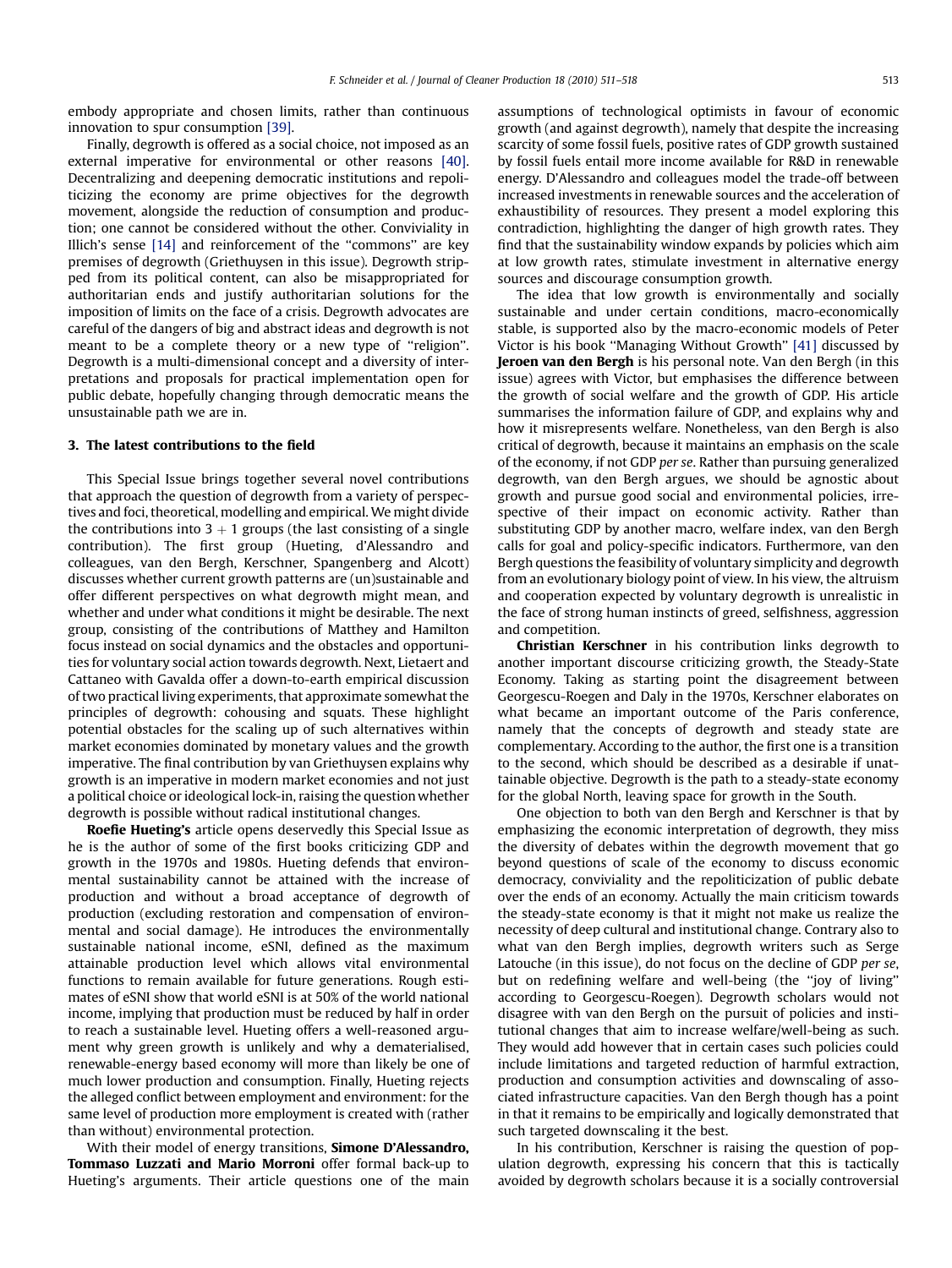issue. Most writers on degrowth are opposed to Malthus' Malthusianism, and his proposition that improving the situation of the poor is counterproductive because it would lead to increased population and hardship [\[42\]](#page-6-0). In our view it would be positive (for humans and other species) if the human populationwould reach soon the peak at about 8000 million persons and then decline a bit. Such population degrowth to a steady state should be the outcome of bottom-up action and empowerment of women to control their reproductive rights. Authoritarian, state-imposed population control policies, such as the tradable birth quotas suggested by Boulding and Daly (and recalled by Kerschner) are undesirable from a degrowth perspective. Population and economic degrowth are not an imperative to be imposed at all costs, but a collective choice, coevolving with a deepening democratization.

Furthermore, as **Blake Alcott** shows with his contribution, policies to control population or consumption are likely to backfire through rebound effects, i.e. declining resource prices as demand for their use falls, triggering increased use elsewhere or later. Alcott favours the idea of what he calls ''left-side strategies'' of capping environmental impacts, in reference to the  $I = PAT$  equation that Paul Ehrlich and others have used. Lowering any of the 'right-side' factors causes or at least enables the other two to rise or 'rebound'. Rationing, imposing caps or Pigouvian taxation of resources or pollution, on the other hand, necessarily lower impacts and are therefore preferable to population, consumption and technological environmental strategies. Lifestyle and technology changes towards more sufficiency and efficiency would follow the caps as consumers would work to retain the greatest amount of welfare within the limits given. Alcott argues that cap and rationing policies are by definition effective (as environmental goals will be achieved) and simple and straightforward in comparison to multiple sectoral consumption, population or technology policies.

Simple they might be once implemented, but the process of imposing carbon rationing or caps on resource extraction is likely to be far from socially or politically simple. Alcott gives little information on how he sees the socio-political process of implementing such caps. There is a looming danger of eco-authoritarian, expertbased regimes in the name of setting and monitoring such limits. Furthermore, cap and trade systems extend the realm of markets and monetary valuation, a proposal that is against the premise of degrowth of reducing commodification and pulling back the economic sphere to resocialise human relations and values.

Joachim Spangenberg looks precisely at these social and political challenges raised by a degrowth transition, given the need to maintain employment and social stability while decreasing resource use. The number of jobs can only increase if the economy grows faster or degrows slower than per capita productivity and resource consumption can only decrease if the economy grows slower or degrows faster than resource productivity. Spangenberg makes two thought policy-experiments to get out of this conundrum. The first one involves a scenario of capping resource throughput, and the second of capping wealth creation. The latter is capable of meeting environmental objectives, but implies significant social tensions and hardships. Reductions in work time can ease out the transition but Spangenberg warns that this will involve serious investments in the social security system and redistributive taxation in a context of increasing shifts of costs from labour to capital. These are bound to be socially explosive changes (note the current conflict in U.S. over the minor reforms proposed by the Obama administration for social security), unless placed within a political process legitimated by the majority. Reducing working hours and the work-week and a basic income guaranteed for all, are basic proposals coming out of the degrowth community for a smooth transition (aside redefinition of work [\[14,19\]](#page-6-0)). Their exploration and political development is bound to be one of the prime areas for degrowth research in the future.

Could society voluntarily endorse consumption degrowth? Astrid Matthey uses experimental psychological research to shed light on the potential conditions under which degrowth might be (un)acceptable. She argues that if resource consumption is to be reduced through economic degrowth, individuals in industrialized countries will have to accept a reduction in their consumption levels. In democratic societies, implementing this process requires the consent of a majority of the population. However, as long as people have high reference levels of consumption, lower consumption will induce strong feelings of loss. The acceptance of economic degrowth would be facilitated if individual and social aspirations for material achievements in everyday life were reduced. This is not easy and raises the need for research on the influence that advertising has on aspirations and policies to reduce its scope and effects. Moreover, Matthey argues, the political emphasis on economics and income loss in the crisis of 2008, may lead to a further decrease in the acceptance of degrowth policies in the population.

Matthey however does not examine how fixed or malleable are these aspirations. In fact, human history suggests that we are very adaptable to change, and that aspirations can quickly readjust if external conditions change. An aspiration for increasing material consumption should not be taken for granted, but seen as a specific cultural-historical construct that may easily change. The role of state policies and advertising is crucial in this respect, as in the recent crisis where messages promoting consumption were amplified, struggling to maintain the materialist aspirations without which the market economy was in danger.

Clive Hamilton approaches the same questions as Matthey, but from a sociological point of view. He argues that environmental problems today often originate from the fact that consumption is no longer a means of fulfilling material needs but a method to create a personal identity (and advertising is central here). Over the last four decades there has been a transition from a production to a consumption society with re-localization of production to the South and some countries of the East. Marketing creativity has become key to entrepreneurs' success; product usefulness is not so relevant any more (or even worse, obsolescence is often planned). The logic of market expansion goes hand in hand with what Hamilton refers to as growth fetishism. Environmental appeals to change consumption behaviour implicitly ask people not merely to change their behaviour but to change their sense of personal identity. Green consumerism cannot get us far, Hamilton argues. He finds instead some ground for optimism in the fact that one fifth of the population in the UK and Australia, a class he calls ''downshifters'', have voluntarily reduced their income and consumption to spend more time with family and friends. The degrowth message should focus on a positive image of a beyond-materialism future, Hamilton argues, rather than on a doomsday ecological imperative or a scaremongering with the present crisis. This reinforces Matthey's message to escape from a strictly economic focus on the current crisis, as this is likely to backfire against degrowth.

The next two contributions look at particular cases of downshifters and the alternative living arrangements they work with. Matthieu Lietaert introduces the cohousing movement that tries to make life convivial and greener in an urban context. Cohousing are neighbourhood developments that mix private and common dwellings to recreate a sense of community, while preserving a high degree of individual privacy. In that respect, cohousing fits well with the degrowth movement, and it goes beyond theory as this phenomenon is now spreading further in many places in the world. The author shows that sharing of living spaces, vehicles and household appliances is behaviour consistent with practical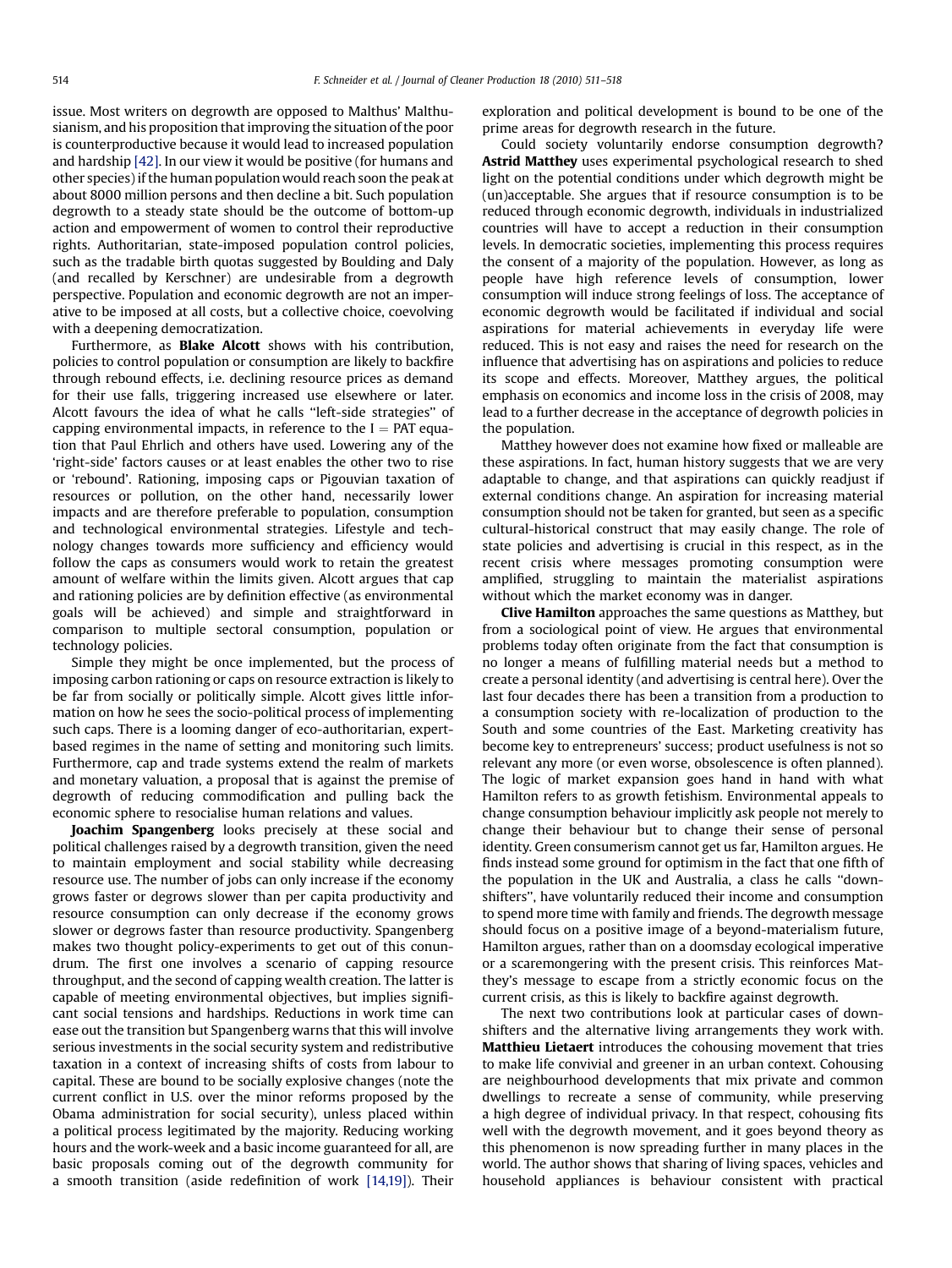degrowth. Sharing takes care of material needs avoiding creating additional material flows. It simultaneously brings more time for family and friends in new spaces where people can interact and build alternatives. Resource use is also likely to decline as a result of economies of scale by sharing.

In their analysis of the experience of squatters in Barcelona, Claudio Cattaneo and Marc Gavalda` explain how semi-autonomous, small scale, collective, economic systems have been established on the Barcelona hills of Collserola that, a posteriori, can be seen as practical experiences in degrowth. The authors are firsthand participants in these projects. Data on money expenditures, energy and time are collected and analyzed. The monetary, energy and material use per person in the communities is far below the standard in the surrounding city, reaching pre-industrial consumption levels, within a collectively agreed lifestyle where working for wages outside the household is discouraged, and where the squatters have no property-income. A low-consumption convivial living with a concomitant increase of perceived wellbeing is possible, the authors argue. They find the essence of the squatting experiments in the self-management and cooperative processes, rather than in the economic or energy records. Cattaneo and Gavalda` criticize a limited understanding of degrowth based only on reducing metabolism in terms of material and energy flows, and argue, echoing other degrowth scholars, that degrowth should be a democratizing process; result of a collective choice for a better living, not an imperative imposed by an external authority.

The policy proposals emerging out of the degrowth literature include both macro-interventions such as impact caps and rations, changes in work-time policies and social security systems (including a basic income) or limits to advertising, as well as small to medium-scale innovations such as shared mobility, shared housing systems or community currencies and alternative credit institutions including time-banks. However, most of the small to medium-scale initiatives are taking place at the fringe of the market economy, often benefiting from access to public good infrastructures. In other cases they are merely offering vital complements, rather than challenging the main system and offering an alternative, by serving specialised user groups which are not accessible (or do not wish to be served) by these infrastructures (e.g. ''green consumers'', or young people without access to cheap housing). The key question is whether such initiatives will inevitably remain on the fringe of the economy or whether they provide real alternatives that can be scaled up and provide the building blocks of a future degrowth society. The question of scaling up is both politicalinstitutional and biophysical-economic. For example, would a Barcelona of self-sufficient shared housing units like the squats described by Cattaneo and Gavaldà, be sustainable by local resources (and with what changes in the allocation and nature of work)? This highlights an interesting research agenda concerning the metabolic profiles of future (hypothetical) degrowth societies. Such profiles could offer platforms for scenarios and social deliberation over degrowth possibilities and alternatives.

The issue of the feasibility of scaling up such alternatives or implementing degrowth macro-policies is decisively a politicaleconomic one. Political proposals such as impact caps or a steadystate economy, if implemented are likely to reduce profits and accumulation considerably. Are such changes feasible within capitalist market economies? Pascal van Griethuysen insists in the fact that private property is a constitutive institution of capitalism, and property expansion is the dominant socio-economic process leading world societies to economic impasse. Property, as guarantee for credit, is functional to financial growth, as in the recent crazy growth in mortgages. The institution of property, and the growth in property, overrides any factor that limits the exploitation of humans and natural resources. Property sets forth a dynamics of growth for

growth's sake (or rather for repaying credit), that is not easy to escape with idealistic calls for degrowth or steady-state economics. Property and credit impose monetary value as the common measuring rod of social choice and dominate all other social or ecological values. What appears to van den Bergh as a ''GDP paradox'', i.e. the insistence by politicians and economists on the use of GDP as the main policy indicator, is not a paradox from this perspective. GDP may not measure social welfare, but it measures well what matters for the market economy: profits, wages and land rents in monetary terms. Van Griethuysen concludes with a – yet not fully elaborated – call to restrict the domain of private property and redefine property institutions. But, like Spangenberg, he reminds us that such a change is not likely to be easy since proprietor vested interests hold the power in market economies, and are likely to resist redistributive social change.

## 4. Crisis or opportunity? Degrowth in the context of the economic crisis of 2008–2009

The Paris Conference took place when the economic crisis of 2008–09 was yet about to start (although our contributors were asked to revise their articles and reflect on the implications of the crisis). As Kallis, Martinez-Alier and Norgaard [\[43\]](#page-6-0) argue, the crisis is a result of unsustainable growth. Irresponsible borrowing and the cultivation of fake expectations in the housing market were not accidents, but a systemic failure of a system struggling to keep up with growth rates that could not be sustained by its biophysical base (the "real" economy). Furthermore, the crisis marks a failure of ''economicism'', the doctrine of mainstream, neo-classical economics which refuses to accept any material reality beyond the beliefs of investors and consumers.

The collapse of the fictitious economy had real impacts. Because of the economic crisis, and despite growth in India, China, Indonesia, the world trend towards increased emissions of carbon dioxide (3 per cent growth in emissions per year up to 2007) has been stopped, and there has been a reduction of three per cent  $[44]$ . This is too little compared with the IPCC recommended reduction of over 60 per cent but it shows that more than the Kyoto commitment and more than technological changes, it is economic degrowth that achieves greenhouse gas emission reductions. Similarly, because of the decrease in external demand for exports, the rate of deforestation in the Brazil Amazon has decreased to ''only'' 7000 sq. km. in the year 2008 [\[45\]](#page-7-0). Economic degrowth can be good for the environment. It helped to reach goals that 20 years of talking about sustainable development did not achieve.

Nevertheless, scientists and politicians have not been considering degrowth as an option. The IPCC projections [\[46\]](#page-7-0) (or the Stern report [\[47\]\)](#page-7-0) never considered that the peak of carbon dioxide emissions could be reached in 2007. Will this be just one peak in cordillera of peaks leading to climate disaster?

The consequences of economic degrowth have been absolute reductions of emissions and extractions, and perhaps to some extent avoidance of outsourcing/delocalization of environmental impacts. In a context of economic degrowth, increased efficiency in resource use is not accompanied by a rebound effect [\[48\]](#page-7-0). The rate of substitution of renewable energies (wind, photovoltaic) for other energies may increase more easily when the overall use of energy is stable or declines. It is likely that the reduction of natural resource extraction and  $CO<sub>2</sub>$  emissions is larger than the degrowth rate of the economy because in times of economic shrinking it seems (at least in the present crisis) that material and energy intensive industries are heavily affected, leading to an actual decoupling. For instance, the cement output has decreased faster than the overall economy in many countries; in Spain in the first four months of 2009, cement demand dropped by about 45% [\[49\]](#page-7-0). If well targeted ''green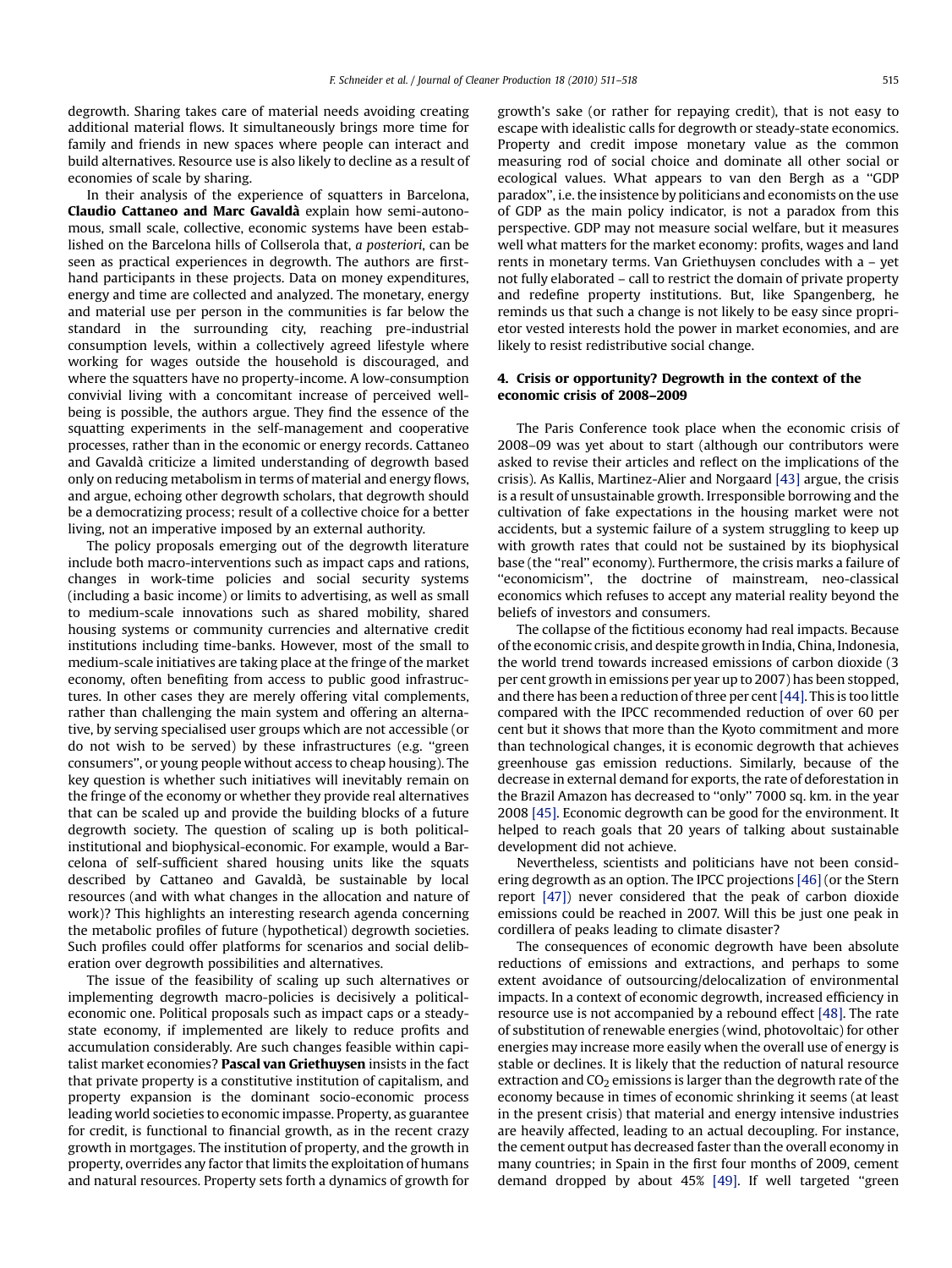Keynesianism'' rather than ''public works Keynesianism'' and ''car subsidy Keynesianism'' had been applied, the dematerialization of the economy could have advanced further in the economic crisis of 2008–09.

All this does not imply that the crisis was a positive development as it involved individual and social hardships. This was not a socially sustainable degrowth process, but recession, i.e. degrowth within a growth-based economy. We should not however assume that degrowth in a European, American and Japanese context implies automatically a social catastrophe. These are economies with income levels (and energy and material consumption) much higher than in the 1930s when the crisis affected the fulfilment of basic needs. An economic crisis hitting a country with over 20,000 euros of income per capita still allows much room for social policies that can smooth the transition, such as work-sharing, redistributive taxation with investment in social security and public goods. The question we ask is how positive would degrowth be if instead of being imposed on us by an economic crisis, it would actually be a democratic collective decision, a project with the ambition of voluntarily getting us closer to ecological sustainability and socioenvironmental justice worldwide.

Economists fail to consider scenarios of economic downturn, and they unanimously view a return to economic growth as the desirable objective, not least in order to be able to pay back the increased burden of financial debt by other means than inflation and defaults. In order to preserve the AAA rating of US Treasury Bills, the economy must grow. Even before the 1929 crisis, Frederick Soddy, Nobel Prize winner in chemistry, understood and explained that an economy with excessive debts and expectations of wealth accumulation would create the conditions for undermining economic growth because of its abuse of nature [\[50\].](#page-7-0) Hoping to get out of the 2008 crisis by public expenditure, buying private debts and increasing the public debt, the leaders of the global economy seem to believe that we can go back to debt-fuelled growth in order to pay back the great debt accumulated. They forget that further economic growth will increase environmental liabilities and will accelerate resource depletion. Some of the environmental costs might show up in increased economic prices (when reaching peak oil, for instance) that directly undermine economic growth in importing countries. Many other costs (that the economists nakedly call "externalities") will be shifted to future generations, to other species, and to poor people today, and will not appear in the economic accounts.

In David Korten's book ''Agenda for a new Economy'' (reviewed by Kallis in this issue), a strong argument is made for re-rooting the economy in real (biophysical and labour) wealth rather than the phantom wealth of finance [\[51\].](#page-7-0) Korten calls for transferring the responsibility for issuing money from banks to an independent government agency with public oversight and he argues that Wall Street should be dismantled and decentralised into locally-owned cooperative banks and financial services. Korten's proposals are bold, but set the standard for degrowth-oriented financial reform: large corporations should be broken up to avoid monopolies and corporation charters radically reformed. The basic income tax should be eliminated, and recovered by taxing at 90% high income brackets and non-essential consumption, going back to the reasonable 1950s levels of high to low income salary ratios (15:1). Rather than following Korten's proposals we know that governments chose to pay off banks' debts and maintain the present system at all costs, with promises for tighter regulation. Nothing less than the scope of radical institutional changes in the financial sector suggested by Korten is necessary for an equitable and redistributed degrowth path.

The economic crisis produced proposals for ''green Keynesianism" (or a "green New Deal") to cope with short-term unemployment and also in a long-run perspective of achieving ''green economic growth'' that would avoid climate change, resource depletion, and loss of biodiversity. ''Green dreams'', we would call this. Hueting and d'Alessandro et al in this issue provide arguments why green growth is an oxymoron. ''Dematerialized'' activities use materials and overall make a small share of the GDP. The energy and monetary return on energy investment of renewable energy is lower than that of fossil fuels. A transition to renewables and a dematerialised economy will more than likely halt growth. Jackson (2009) – in a book [\[52\]](#page-7-0) based on his report reviewed by Oliver for this issue – uses back-of-the-envelope calculations to show that if the economy would continue to grow as it did until 2007 and income is equalised around the world, an unrealistic level of 130 fold reduction in carbon intensity will be necessary by 2050 to stay within the maximum safety limits of carbon emissions. There are limits to any greening of the economy given the fact that current levels of energy consumption are well beyond existing source and sink capacities. Green growth does not challenge the type of production: ''green bulldozers'' will still extract natural resources, "green cars" will still consume energy and generate urban sprawl, and ''green trucks and ships'' will still transport more goods further. Green growth implies the development of greener industries but not necessarily replacing existing problematic industries. One can have 20 per cent new renewable energy and nevertheless increased coal production if the economy grows enough. In fact, the positive impact of the green goods and services could be cancelled out by increases in production and consumption, as revenues from more eco-efficient technologies are used to consume more elsewhere in growing economies (again the Jevons Paradox or ''rebound effect'').

Increased extraction of natural resources by corporations in the pursuit of cheap inputs is destroying local communities and ecosystems at the ''commodity frontiers''. Local populations protest increasingly the impacts of ever-expanding commodity and waste frontiers. In order to avoid the increase in environmental liabilities, a better economic system and equitable way of life for the South are needed in parallel with economic downscaling in the global North. There is a need however for viable development alternatives developed by the South and for the South (rather than by northern elite academics for the South), and for policy reforms which will seek disentanglement, i.e. removal of the obstacles that prevent Southern countries from post-development [\[53\]](#page-7-0).

At first sight, Southern countries have something to lose and little to gain from degrowth in the North because of fewer opportunities for commodity and manufactured exports, and less availability of credits and donations. But, the movements for Environmental Justice and the ''environmentalism of the poor'' of the South are the main allies of the degrowth movement of the North. These movements complain against disproportionate pollution (at local and global levels, including claims for repayment of the ''climate debt''), they complain against waste exports from North to South, they complain against biopiracy, and also against Raubwirtschaft, i.e. ecologically unequal exchange, and the destruction of nature and human livelihoods at the ''commodity frontiers''. They also complain against the socio-environmental liabilities of transnational companies [\[54\].](#page-7-0)

The transition to degrowth and later to a steady state (Kerschner, this issue), needs a reform of social institutions (to deal with unemployment), and also a reform of financial institutions to stop the financial floor of the economy from growing without reference to the underlying physical realities. The imaginative selling of derivatives (financial ''products''), and the existence of unregulated offshore banking, have taken a knock in public opinion. Sensible proposals are made by moderate political forces to turn banking into a public service. Beyond this, the crisis provides an opportunity for thinking about the economy in physical terms. Taxes at origin on the extraction of resources to finance an environmentally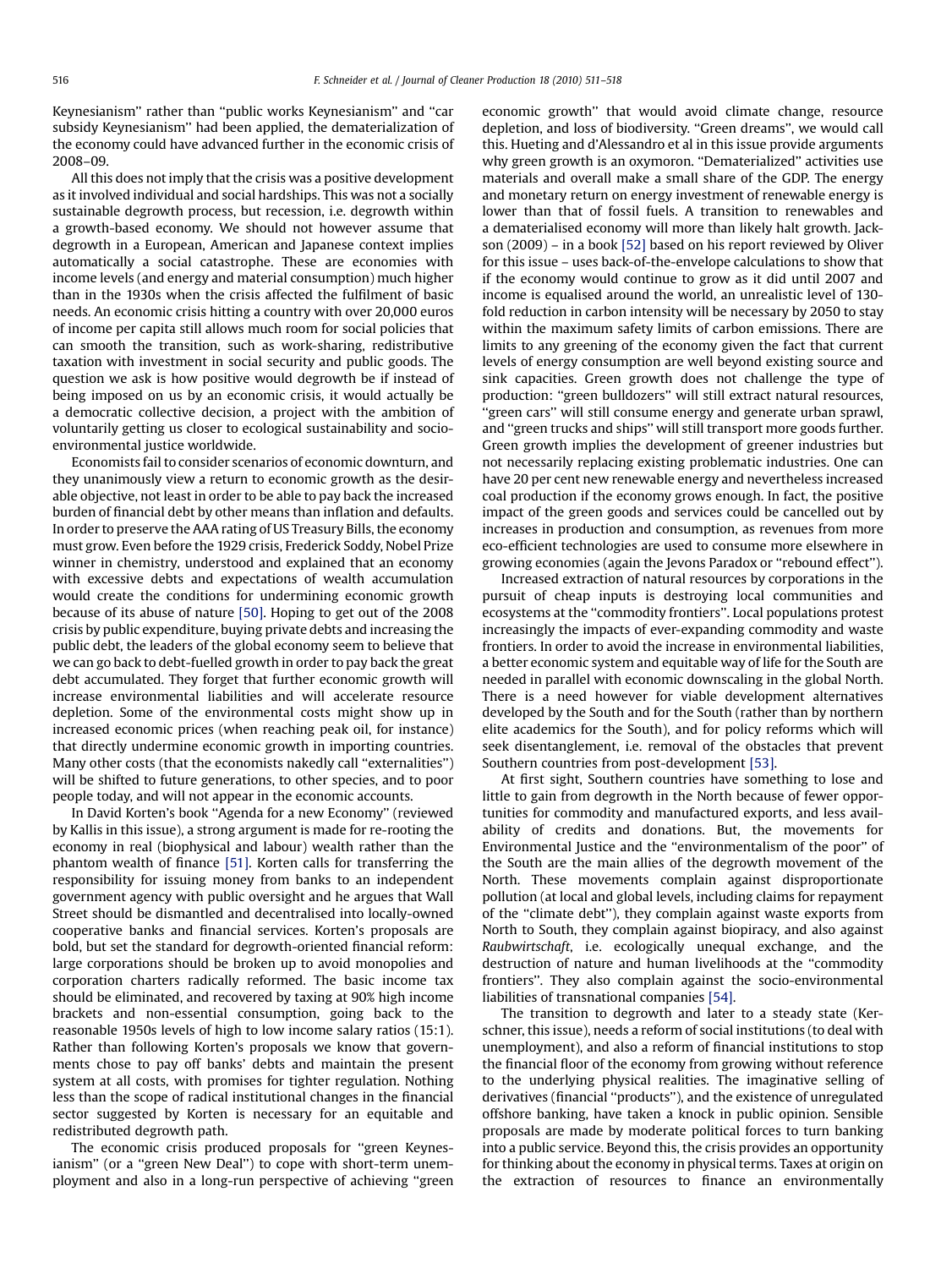<span id="page-6-0"></span>sustainable society should be introduced. There is need to reduce energy consumption and the use of materials by rich people. Frivolous calls in OECD countries for population growth in order to increase employment that will help pay for old age pensions, are not at all convincing from an ecological point of view, or even from a purely financial point of view as rates of unemployment increase. This is an opportunity for starting a socio-ecological transition or transformation [\[55,57\]](#page-7-0).

On the contrary, convergence to a European average of 16 tons per person/year (only materials, water not counted here) would multiply Material Flows in the world by three, with the present population. Economies can be characterized by such Material Flows. We may analyze patterns of external trade. While South America exports six times as many tons as it imports, the European Union imports four times as many tons as it exports [\[56\].](#page-7-0) We can understand characteristic patterns of social conflicts, for instance mining and oil extraction conflicts, or resistance against tree plantations for paper pulp or agro-fuels, or the international conflict caused by unequal access to the carbon dioxide sinks (oceans) or the temporary ''reservoir'' (atmosphere). Convergence towards 300 Gigajoules per capita/year would mean to multiply by 5 the present energy in the world economy. If gas and especially coal are used, this would also multiply by 4 or 5 the carbon dioxide produced. The Human Appropriation of Net Primary Production of Biomass (HANPP) is also increasing. Population growth, soil sealing, meat eating, paper production, and agro-fuels increase the HANPP [\[57\].](#page-7-0) The higher the HANPP, the less biomass available for other species. Moreover, human populations fight among themselves over the appropriation of biomass [\[55\]](#page-7-0).

In conclusion, the current crisis is a threat in that it provides a justification for even ''more of the same'' even if under a green disguise. It offers however also an opportunity in that it shows the limits of economicism, it allows us to expose ''growth fetishism'' (Hamilton in this issue) as the root of the problem, and opens up some space for green policies (such as investments in renewable energies) which even though they can never realize green growth, they can definitely contribute to a smooth sustainable degrowth.

Crises also open opportunities for alternative discourses. Elaborating and disseminating an alternative discourse is the objective of the Second International Conference on Degrowth in Barcelona (26–29 March 2010), which will receive even more participants and contributions than the first, as the degrowth community is increasing in numbers. Much of the conference will be devoted to working group discussions around practical policy proposals to take us out of the multiple crises we are facing. Our call for degrowth is a hopeful, even a utopian discourse. Should we prefer a business-asusual without possible future or work towards a degrowth "utopia"? We must at least separate possible from impossible futures and look for an alternative to an optimistic ''business-asusual''. We cannot count on dematerialization after 20 years of limited progress in relative terms and no progress at all in absolute terms. An extension of the institutions of the market economy (through cap and trade systems for carbon dioxide) that facilitate further emissions is not a solution either. To avoid fear-mongering discourses and the danger of authoritarianism in the face of real crises, we need a hopeful utopian discourse. Degrowth is not only a scientific project but part of a broader social movement which works on the hope that we can downscale in an equitable and democratizing manner.

### Acknowledgements

Deep thanks to all conference participants, reviewers, authors, Filka Sekulova and Don Huisingh, as well as conference coorganisers Fabrice Flipo and Denis Bayon for their help and support, and to Bob Thomson and Jana Timm for translations.

#### References

- [1] Flipo F, Schneider F, editors. Proceedings of the First Conference for Ecological Sustainability and Social Equity. Paris: Research & Degrowth, Telecom Sud-Paris; 2008.
- [2] Martinez-Alier J. Socially sustainable economic de-growth 2009. Development and Change 2009;40(6):1099–119.
- Latouche S. Le pari de la Décroissance. Paris: Fayard; 2006.
- [4] Cochet Y. Pétrole apocalypse. Paris: Fayard; 2005.
- Hoogendijk W. The Economic Revolution. Utrecht: Jan van Arkel; 1991. [6] Hueting R. New Scarcity and Economic Growth: more welfare through less
- production? Amsterdam: North-Holland; 1980.
- [7] Bayon, D., Flipo, F., Schneider, F. La décroissance en questions. La découverte, Paris, forthcoming.
- Ridoux N. La décroissance pour tous. Lyon: Parangon/Vs; 2006.
- [9] Rist G. The History of Development, From Western Origins to Global Faith. London & New York: Zed Books; 1997.
- [10] Partant F. La fin du développement La naissance d'une alternative? Paris: Actes-Sud; 1997.
- [11] Norberg-Hodge H. The march of monoculture. The Ecologist 1999;29(3):194–7. [12] Besson-Girard JC, editor- Entropia – Revue d'étude théorique et politique de la décroissance. Lyon, France: Parangon/Vs; 2006.
- [13] Polanyi K. The Great Transformation: The Political and Social Origins of our Time 1944. Boston: Beacon Press; 1957.
- [14] Illich I. Tools for Conviviality. London: Calder and Boyars; 1973.
- [15] Ellul J. Recherche pour une Ethique dans une société technicienne. In: Sojcher J, Hottois G, editors. Ethique et Technique. Bruxelles: Edition de l'Université de Bruxelles; 1983.
- [16] Fotopoulos T. Towards an Inclusive Democracy The Crisis of the Growth Economy and the Need for a New Liberatory Project. London: Cassell; 1997.
- [17] Cheynet V, editor- La décroissance Le journal de la joie de vivre. Lyon: Casseurs de pub; 2004.
- Ariès, P., 2007. La décroissance, un nouveau projet politique. Golias, Villeurbanne, France, 370 pp.
- [19] Gorz A. Ecologia. Paris: Galilée; 2008.
- [20] Gras A. Le choix du feu Aux origines de la crise climatique. Paris: Fayard; 2007.
- [21] Schneider F, Hinterberger F, Mesicek R, Luks F. Eco-info-society: strategies for an ecological information society. In: Hilty ML, Gilgen PW, editors. Sustainability in the Information Society. Marburg: Metropolis-Verlag; 2001. p. 831–9.
- [22] Odum HT, Odum EC. The Prosperous Way Down. Boulder, US: University Press of Colorado; 2001.
- [23] Guattari F. Les trois écologies. Paris: Galilée: 1989.
- [24] Bernard M, Cheynet V, Clémentin B, editors. Objectif décroissance. Lyon, France: Parangon/Vs; 2003.
- [25] Rabhi P. Du Sahara aux Cevennes. Paris: Albin Michel; 1983.
- [26] Thoreau HD. Walden or Life in the Woods. Boston: Ticknor and Fields; 1854.
- [27] Besson-Girard JC. Decrescendo Cantabile. Lyon, France: Parangon/Vs; 2005.
- [28] Mongeau S. La simplicité volontaire. Montréal: Éditions Québec/Amérique; 1985.
- [29] Alexander S. Voluntary Simplicity, the Poetic Alternative to Consumer Culture. Whanganui, New Zealand: Stead & Daughters Ltd; 2009.
- [30] Georgescu-Roegen N. The Entropy Law and the Economic Process. Cambridge: Harvard University Press; 1971.
- [31] Bonaiuti M. La teoria bioeconomica. La ''nuova economia'' di Nicholas Georgescu-Roegen. Biblioteca di testi e studi 159. Roma: Carocci; 2001.
- [32] Costanza R, editor. Ecological Economics. Elsevier; 1989.
- [33] Daly H. Toward a Steady-State Economy. San Francisco: Freeman; 1972.
- [34] Easterlin RA. Does economic growth improve the human lot? In: David PA, Reder Melvin W, editors. Nations and Households in Economic Growth: Essays in Honor of Moses Abramovitz. New York: Academic Press; 1974.
- [35] Waring M. If Women Counted: A New Feminist Economics. San Francisco: Harper & Row; 1988.
- [36] Caille´ A. Critique de la raison utilitaire Manifeste du Mauss. Paris: La Découverte: 1989.
- [37] Schneider F. Mieux vaut débondir que rebondir. In: Bernard M, Cheynet V, Clémentin B, editors. Objectif Décroissance. Lyon: Parangon; 2003.
- [38] Polimeni, JM, Mayumi, K, Giampietro, M, Alcott, B. The Jevons Paradox and the Myth of Resource Efficiency Improvements. Earthscan, London, Sterling, VA, US, in this issue.
- [39] Schneider F. L'effet rebond. L'écologiste 2003;3(4).
- [40] Fournier V. Escaping from the economy: the politics of degrowth. International Journal of Sociology and Social Policy 2008;11/12(28):528–45.
- [41] Victor, PA. Managing Without Growth, Slower by Design, not Disaster. Edward Elgar, Cheltenham (UK), Northampton (USA), in this issue.
- [42] Malthus TR. An Essay on the Principle of Population. sixth ed. London: John Murray; 1826. First published 1798.
- [43] Kallis G, Martinez-Alier J, Norgaard R. Paper assets, real debts, An ecologicaleconomic exploration of the global economic crisis. Critical Business Perspective. Critical Perspectives on International Business 2009;1/2(5):14–25.
- [44] IEA, 2009. Fatih Birol, chief economist, press conference, 6 Oct.